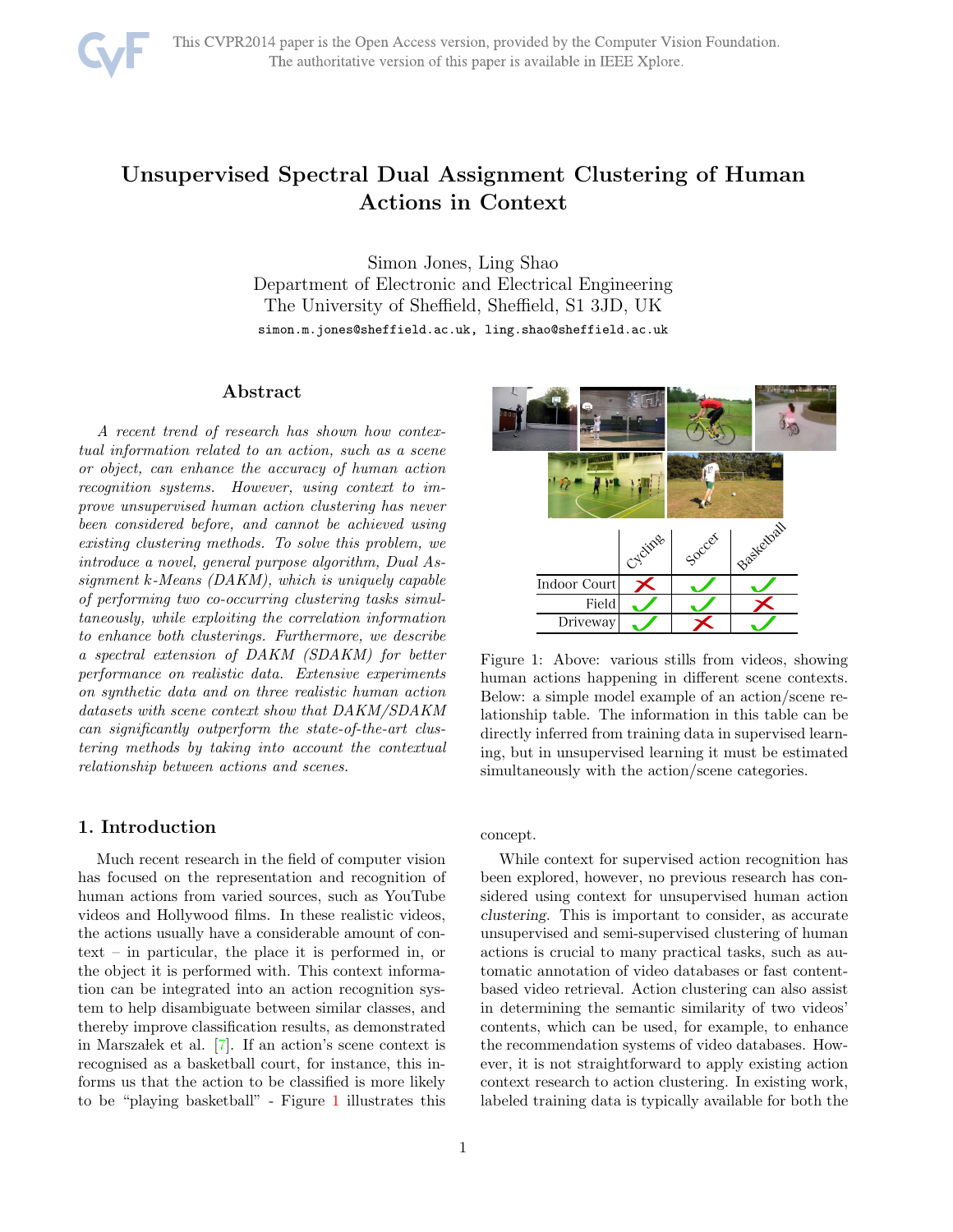<span id="page-1-2"></span>actions and the context, which permits direct inference of the relationship between the action categories and their contexts – it is straightforward to construct a contextual recognition model based on this relationship. For the goal of action clustering with context, on the other hand, no training labels are provided, and so the action/context relationship cannot be learned directly. It is instead necessary to simultaneously estimate the action clustering, the context clustering, and the action/context relationship together.

In this paper, to perform unsupervised action clustering with context, we propose the idea of dual assignment clustering and the novel Dual Assignment k-Means clustering algorithm (DAKM). This algorithm learns two clusterings of a dataset according to two views of the dataset, using the relationship between the views to improve both clusterings. We first demonstrate the theoretical applicability of DAKM on synthetic data, then combine it with a spectral representation to show state-of-the-art results on several realistic human action datasets (using actions and scenes as the two views).

The rest of this work is structured as follows. We outline previous works in clustering and contextual human action recognition in Section [2.](#page-1-0) Section [3](#page-2-0) defines dual assignment clustering, and details the Dual Assignment k-Means (DAKM) clustering algorithm as well as its spectral extension. Experiments on synthetic data and three realistic human action datasets are given in Section [4.](#page-4-0) We conclude with a discussion of our findings in Section [5.](#page-7-1)

# <span id="page-1-0"></span>2. Previous Work

Many recent works on human action recognition have considered the effect of context. Marszalek et al. [\[7\]](#page-7-0) demonstrate how two classifiers can be trained – one for actions and one for scenes – and then used in combination to improve the classification results with a set of weights associating the two classifiers. Ikizler-Cinbis and Sclaroff [\[3\]](#page-7-2) go further, combining object, scene and action information in a multiple instances learning framework, to improve the classification performance of YouTube videos. Prest et al. [\[10\]](#page-7-3) use a weakly supervised framework to learn the interaction between human actions and the objects in the scene, in particular learning the spatial relationship between actions and objects. All of these techniques rely upon training data, however, to learn the relationship between actions and context.

Other works have focused on fully unsupervised clustering of human actions. Yang et al. [\[14\]](#page-7-4) demonstrate that a global action descriptor and a temporal matching algorithm provide superior results to local feature based methods for clustering. Niebles et al. [\[9\]](#page-7-5) use pLSA and LDA – techniques originating from natural language processing – to cluster the actions based on the intermediate topics associated with them. Wang et al. [\[13\]](#page-7-6) show the effectiveness of spectral clustering, using a linear programming technique to find the distance between pairs of action images.

<span id="page-1-1"></span>

Figure 2: A visualisation of various clustering approaches, showing the dependence relationship between latent categorisations of the dataset, G, and the observable views on that dataset, V. (a) Ordinary Clustering. (b) Multiview Clustering for two views. (c) Alternative Clustering for two solutions. (d) Dual Assignment Clustering.

Recent advances in general-purpose data clustering should also be considered. In particular, multi-view clustering  $\left[1, 4\right]$  $\left[1, 4\right]$  $\left[1, 4\right]$  and alternative clustering  $\left[2\right]$  bear some similarity to dual-assignment clustering. We visualise how these concepts compare to our own in Figure [2.](#page-1-1)

Multi-view clustering uses multiple views of the same dataset, rather than just one view, to improve clustering performance. It assumes that there is a single, true clustering of the dataset, and that the mutual information between the views can be used to find this clustering.

Alternative clustering assumes that there are multiple valid clustering solutions for a single dataset. It then finds these multiple clustering solutions based on a single view of the dataset, maximising the optimality of each individual clustering, but also maximising the dissimilarity/orthogonality between all the clusterings.

In our algorithm, dual assignment clustering, we assume that there are two valid clusterings of the dataset (similar to alternative clustering) but we also have two views on the data (similar to multi-view clustering). Each valid clustering is associated with one view. We estimate the mutual information between the two clusterings and use it to improve the results of both clus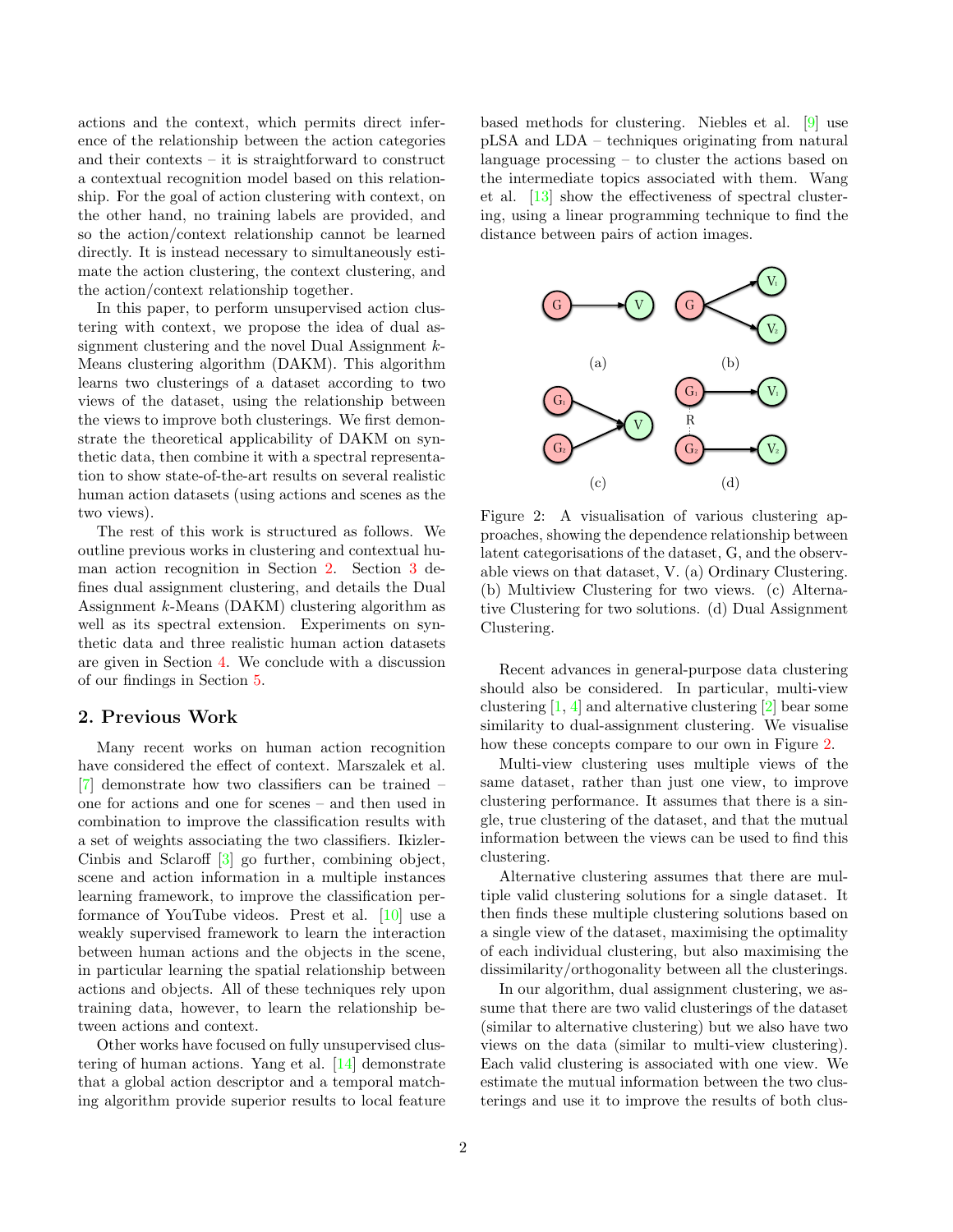terings simultaneously.

# <span id="page-2-0"></span>3. Dual Assignment Clustering

In this section, we define the problem of dual assignment clustering, describe one possible multi-objective optimisation approach, and then describe the Dual Assignment k-Means algorithm (DAKM) as an approximation to this optimisation.

## 3.1. Definition

We define the specific dual assignment clustering problem as follows. We wish to cluster a set of videos into discrete groups of similar videos. We assume that there are two separate, valid clusterings of the videos: the first is based on a video's scene; the second clustering is according to the action of the video. We also assume that these two video clusterings are not independent – if the scene is known, this provides information as to the probability of the action occurring in that video. Finally, we assume that there are two views of each video – one view (derived from motion features) is generated by the action of the video, and the other view (derived from static features) is generated by the scene of the video. The aim is to produce both an action clustering and a scene clustering, estimating the relationship between actions and scenes to enhance the accuracy of both solutions.

In realistic scenarios, the relationship between actions and scenes is many-to-many. That is, a single scene can be associated with multiple actions (e.g., both cycling and walking a dog can occur in a park), and a single action can be associated with multiple scenes (e.g., basketball can be played either indoors or outdoors). Additionally, in realistic datasets certain action/scene pairs are more likely than others, and certain combinations are impossible (e.g., playing basketball in a swimming pool). We wish to capture the full complexity of this many-to-many relationship, distinct from the one-to-one assumption implicitly made in multi-view clustering, where one action corresponds to exactly one scene.

We can model this relationship using a correlation matrix, R. R captures correlation information using the joint and marginal probability distributions:

$$
\mathbf{R} \equiv \frac{p(A, S)}{p(A)p(S)}\tag{1}
$$

If the labels of the actions and scenes are known, the joint distribution  $p(A, S)$  can be approximated using the relative contingency table  $F$ , where each entry  $F_{a,s}$ indicates the percentage of videos in the dataset containing both action a and scene s.  $p(A)$  and  $p(S)$  are

calculated as the relative marginal frequencies of the actions and scenes in the whole dataset, represented by  $M_a$  and  $M_s$  respectively. **R** is thus calculated as:

<span id="page-2-1"></span>
$$
\mathbf{R} = F \oslash (M_a \otimes M_s) \tag{2}
$$

where  $\otimes$  and  $\oslash$  indicates Kronecker product and Hadamard division operations respectively. Thus, Hadamard division operations respectively.  $\mathbf{R}_{a,s} = 1$  indicates that a and s have no correlation. Similarly  $\mathbf{R}_{a,s} > 1$  shows a positive correlation, and  $\mathbf{R}_{a,s} < 1$ , a negative correlation.

## 3.2. Optimisation Problem

To provide further insight into the clustering problem, we define it as an optimisation problem. First, given a set of observations  $(\mathbf{x}_1, \mathbf{x}_2, ..., \mathbf{x}_n)$ , the basic k-means hard clustering algorithm optimises the following:

$$
\arg\min_{\mathbf{C}} \sum_{i=1}^{n} \sum_{j=1}^{k} \mathbf{C}_{i,j} ||\mathbf{x}_{i} - \mu_{j}||^{2}
$$
 (3)

In hard  $k$ -means clustering,  $C$  is a binary clustermembership matrix, where each element  $\mathbf{C}_{i,j}$  indicates whether observation  $x_i$  belongs to the *j*th cluster, and each observation belongs to only one cluster.  $\mu_j$  is the jth cluster centroid.

In the dual assignment problem, the goal is to cluster two related sets of observations (or views),  $(\mathbf{x}_1, \mathbf{x}_2, ..., \mathbf{x}_n)$  and  $(\mathbf{y}_1, \mathbf{y}_2, ..., \mathbf{y}_n)$ , into  $k^x$  and  $k^y$  sets  $\mathbf{C}^{\mathbf{x}}$  and  $\mathbf{C}^{\mathbf{y}}$  respectively, where corresponding pairs  $\mathbf{x}_i$ and  $y_i$  co-occur, and there is an unknown (but nonzero) correlation between them. We propose an modification to the original k-means problem, making a multi-objective optimisation problem over  $C^x$  and  $C^y$ . The first objective function is:

<span id="page-2-3"></span>
$$
\underset{\mathbf{C}^{x},\mathbf{C}^{y}}{\arg \min} \sum_{i=1}^{n} \sum_{j=1}^{k^{x}} \sum_{l=1}^{k^{y}} \mathbf{C}_{i,j}^{x} ||\mathbf{x}_{i} - \mu_{j}^{x}||^{2} \mathbf{C}_{i,l}^{y} ||\mathbf{y}_{i} - \mu_{l}^{y}||^{2} \tag{4}
$$

This objective is essentially identical to that of the original k-means problem, extended for two sets of observations. It is intended to reduce the sum of distancesto-cluster-centroids for both x and y. As this objective takes the product of the two distances rather than the sum, we do not need to account for any scale variation between x and y. The second objective is:

<span id="page-2-2"></span>
$$
\underset{\mathbf{C}^{\mathbf{x}}, \mathbf{C}^{\mathbf{y}}}{\arg \min} \ - \sum_{j=1}^{k^{\mathbf{x}}} \sum_{l=1}^{k^{\mathbf{y}}} \mathbf{R}_{j,l} \, \log(\mathbf{R}_{j,l}) \tag{5}
$$

R is calculated via Equation [2](#page-2-1) using Cx and Cy. Equation [5](#page-2-2) roughly corresponds to maximising the mutual information between  $Cx$  and  $Cy$ . We include this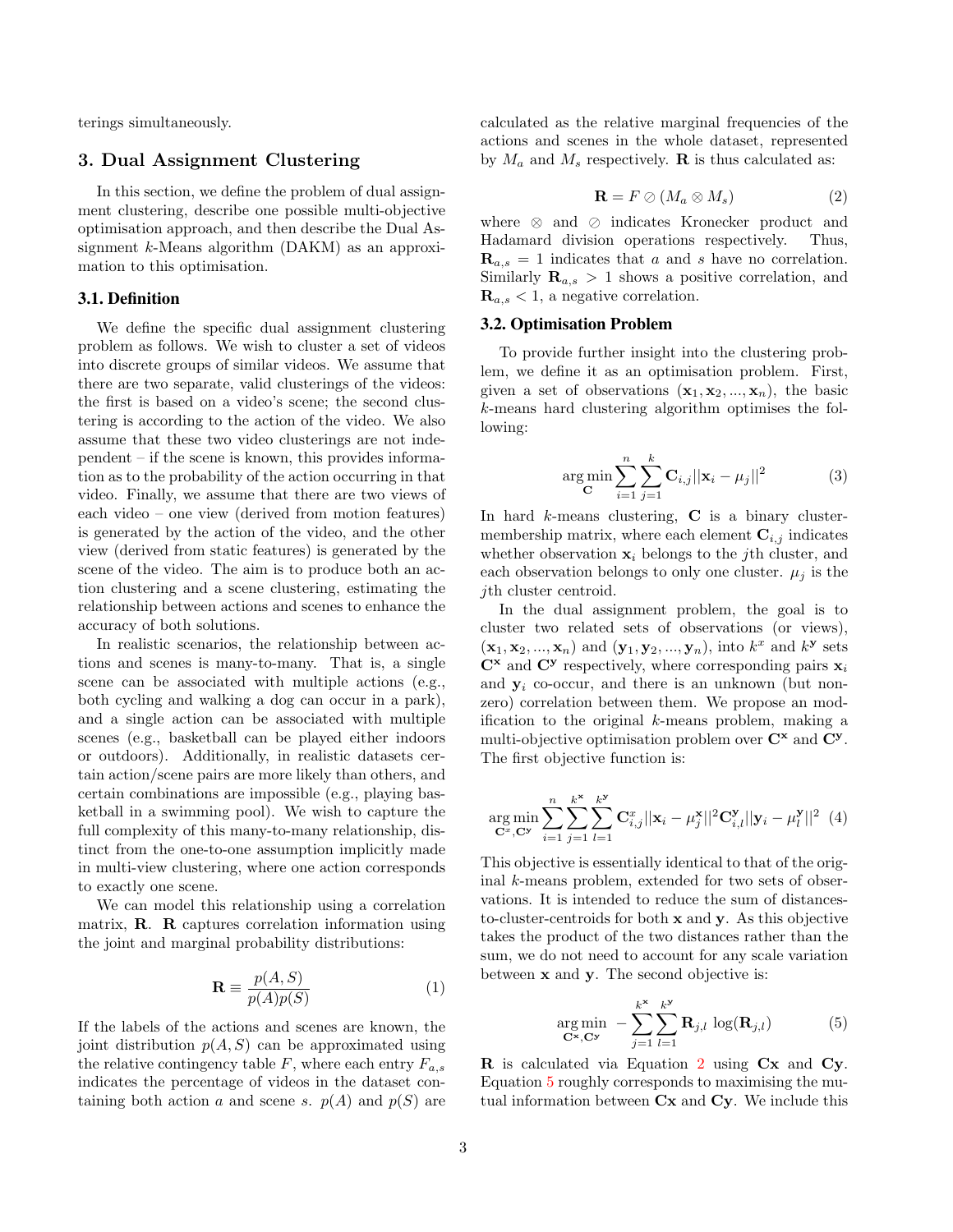<span id="page-3-2"></span>objective, as we are interested in finding a sparse relationship between the clusters of x and those of y. When Equation  $5$  is maximal,  $\bf{R}$  is a uniform matrix, and no information is shared between the two clusterings – in this case, we would rather apply two individual clusterings for improved time efficiency. As  $H(\mathbf{R})$  (the joint entropy between  $x y$  decreases, **R** approaches a one-to-one correspondence (or when  $k^{\mathbf{x}} \neq k^{\mathbf{y}}$ , a manyto-one correspondence) between the clusters in x and y, and a great deal of information is shared between the two clusterings. If  $H(\mathbf{R})$  is too low, however, **R** might be distorted by noise, or may be too sparse to accurately represent the relationship between x and y, so we balance it with the first objective. Our regularisation method to balance these two objectives is detailed below.

## 3.3. Dual Assignment k-Means Algorithm (DAKM)

Simple Expectation-Maximization clustering initially seems an ideal solution to directly optimise the objectives above. This is similar to the method used for alternative clustering by minimising mutual information in  $[2]$ . This approach is intractable, however, due to our calculation of the second objective which introduces dependence between every row of Cx and Cy. Instead, we devise an iterative update scheme that approximately optimises both objectives in Equations [4](#page-2-3) and [5.](#page-2-2) The full method is shown in Algorithm [1.](#page-3-0)

First, the cluster memberships of both datasets are initialised separately using the original k-means algorithm (or using another clustering algorithm with better guarantees, such as  $k$ -means++). Then,  $\mathbf{R}, \mathbf{C}^{\mathbf{x}}$ ,  $\mathbf{C}^{\mathbf{y}}, \mu^{\mathbf{x}}$  and  $\mu^{\mathbf{y}}$  are updated iteratively in a procedure also inspired by the original k-means.

The first iterative step is to estimate R. We calculate R according to Equation [2,](#page-2-1) and then normalise it so all elements sum to one. Then we get  $\mathbb{R}^7$  according to Equation [6:](#page-3-1)

<span id="page-3-1"></span>
$$
\mathbf{R}'_{j,l} = \frac{\log(1 + \lambda \mathbf{R}_{j,l})}{\sum\limits_{j,l} \log(1 + \lambda \mathbf{R}_{j,l})}
$$
(6)

where  $\lambda$  is a user-defined parameter controlling the uniformity of  $\mathbf{R}'$  and  $\lambda \geq 1$ .

The second iterative step updates the membership variables  $\mathbf{C}^{\mathbf{x}}$  and  $\mathbf{C}^{\mathbf{y}}$ . For each pair of samples  $(\mathbf{x}_i, \mathbf{y}_i)$ , we calculate the distance to every pair of clusters  $j \in$  $[1..k^{\mathbf{x}}], l \in [1..k^{\mathbf{y}}],$  and divide by  $\mathbf{R}'_{j,l}$ . Then we find the values of  $j$  and  $l$  that minimise the following:

$$
\underset{j,l}{\arg\min} \frac{||\mathbf{x}_i - \mu_j^{\mathbf{x}}|| + ||\mathbf{y}_i - \mu_l^{\mathbf{y}}||}{\mathbf{R}'_{j,l}} \tag{7}
$$

<span id="page-3-0"></span>

| 1:<br>Dual Assignment k-Means<br>$\rm Algorithm$                                                                                                                                                                                                                        |
|-------------------------------------------------------------------------------------------------------------------------------------------------------------------------------------------------------------------------------------------------------------------------|
| (DAKM)                                                                                                                                                                                                                                                                  |
| <b>Data:</b> Two sets of observations, $(\mathbf{x}_1, \mathbf{x}_2, , \mathbf{x}_n)$                                                                                                                                                                                   |
| and $(\mathbf{y}_1, \mathbf{y}_2, , \mathbf{y}_n)$ , where $\mathbf{x}_i$ and $\mathbf{y}_i$                                                                                                                                                                            |
| co-occur                                                                                                                                                                                                                                                                |
| $k^{\mathbf{x}}, k^{\mathbf{y}},$ the number of clusters in each dataset                                                                                                                                                                                                |
| $\lambda$ , a parameter controlling the final sparsity of <b>R</b>                                                                                                                                                                                                      |
| Result: Membership vectors $C^x$ and $C^y$                                                                                                                                                                                                                              |
| begin                                                                                                                                                                                                                                                                   |
| $(C^{\mathbf{x}}, \mu^{\mathbf{x}}) \leftarrow$ Kmeans $(\mathbf{x}, k^{\mathbf{x}})$                                                                                                                                                                                   |
| $(\mathbf{C}^{\mathbf{y}}, \mu^{\mathbf{y}}) \leftarrow$ Kmeans $(\mathbf{y}, k^{\mathbf{y}})$                                                                                                                                                                          |
| repeat<br>$\mathbf{R} \leftarrow \texttt{UpdateRelationships}(\mathbf{C}^{\mathbf{x}}, \mathbf{C}^{\mathbf{y}}, \lambda)$                                                                                                                                               |
| $(C^x,C^y) \leftarrow$                                                                                                                                                                                                                                                  |
| UpdateMemberships $(x,y,\mu^x,\mu^y,R)$                                                                                                                                                                                                                                 |
| $\mu^{\mathbf{x}} \leftarrow \texttt{UpdateCentroids}(\mathbf{x}, \mathbf{C}^{\mathbf{x}}, k^{\mathbf{x}})$                                                                                                                                                             |
| $\mu^{\mathbf{y}} \leftarrow \texttt{UpdateCentroids}(\mathbf{y}, \mathbf{C}^{\mathbf{y}}, k^{\mathbf{y}})$                                                                                                                                                             |
| until $C^x$ and $C^y$ don't change                                                                                                                                                                                                                                      |
| Function UpdateRelationships $(C^x, C^y, \lambda)$                                                                                                                                                                                                                      |
| $\mathbf{R} \leftarrow$ zeroes $(k^{\mathbf{x}}, k^{\mathbf{y}}), M^{\mathbf{x}} \leftarrow$ zeroes $(k^{\mathbf{x}})$                                                                                                                                                  |
| $M^{\mathbf{y}} \leftarrow \texttt{zeros}(k^{\mathbf{y}})$                                                                                                                                                                                                              |
| for $i \leftarrow 1$ to n do                                                                                                                                                                                                                                            |
| $\mathbf{R}_{\mathbf{C}_i^{\mathbf{x}}, \mathbf{C}_i^{\mathbf{y}}} \leftarrow \mathbf{R}_{\mathbf{C}_i^{\mathbf{x}}, \mathbf{C}_i^{\mathbf{y}}} + \frac{1}{n}$                                                                                                          |
|                                                                                                                                                                                                                                                                         |
| $\begin{array}{l} M_{\mathbf{C}_{i}^{\mathbf{x}}}^{\mathbf{x}} \leftarrow M_{\mathbf{C}_{i}^{\mathbf{x}}}^{\mathbf{x}} + \frac{1}{n} \\ M_{\mathbf{C}_{j}^{\mathbf{y}}}^{\mathbf{y}} \leftarrow M_{\mathbf{C}_{i}^{\mathbf{y}}}^{\mathbf{y}} + \frac{1}{n} \end{array}$ |
| $\mathbf{R} \leftarrow \mathbf{R} \oslash (M^{\mathbf{x}} \otimes M^{\mathbf{y}})$ (Eqn 2)                                                                                                                                                                              |
| $\mathbf{R} \leftarrow \frac{\log(1+\lambda\mathbf{R})}{\sum_{\mathbf{R}} \log(1+\lambda\mathbf{R})} (\text{Eqn } 6)$                                                                                                                                                   |
| $_{\rm return~R}$                                                                                                                                                                                                                                                       |
| Function UpdateMemberships(x,y, $\mu^x, \mu^y, R$ )                                                                                                                                                                                                                     |
| for $i \leftarrow 1$ to n do                                                                                                                                                                                                                                            |
| for $j \leftarrow 1$ to $k^{\mathbf{x}}$ do                                                                                                                                                                                                                             |
| for $l \leftarrow 1$ to $k^\mathbf{y}$ do                                                                                                                                                                                                                               |
| $\text{dists}(j,l) \leftarrow \frac{  \mathbf{x}_i - \mu^{\mathbf{x}}_j   +   \mathbf{y}_i - \mu^{\mathbf{y}}_l  }{\mathbf{R}_{j,l}}$                                                                                                                                   |
| $(\mathbf{C}^{\mathbf{x}}_{\cdot}, \mathbf{C}^{\mathbf{y}}_{\cdot}) \leftarrow \arg \min \, \text{dists}$<br>j, l                                                                                                                                                       |
| return $(C^x, C^y)$                                                                                                                                                                                                                                                     |
| Function UpdateCentroids $(d, C, k)$                                                                                                                                                                                                                                    |
| for $i \leftarrow 1$ to k do                                                                                                                                                                                                                                            |
| $\mu_i \leftarrow \text{mean}(\{d   (d, c) \in \{(\mathbf{d}, \mathbf{C})\} \land c = i\})$                                                                                                                                                                             |
| return $\mu$                                                                                                                                                                                                                                                            |

As  $\mathbb{R}'$  is the divisor, more points tend to be assigned to frequent cluster-pairs, and fewer points will be assigned to rarer cluster-pairs. Over many iterations, this effect implicitly minimises the second objective – the entropy of  $\mathbf{R}$  – shown in Equation [5.](#page-2-2)

The final step is to update the cluster means of both datasets independently. This is identical to that in ordinary k-means. The algorithm terminates when  $\mathbb{C}^{\mathbf{x}}$ and  $\mathbf{C}^{\mathbf{y}}$  stop changing.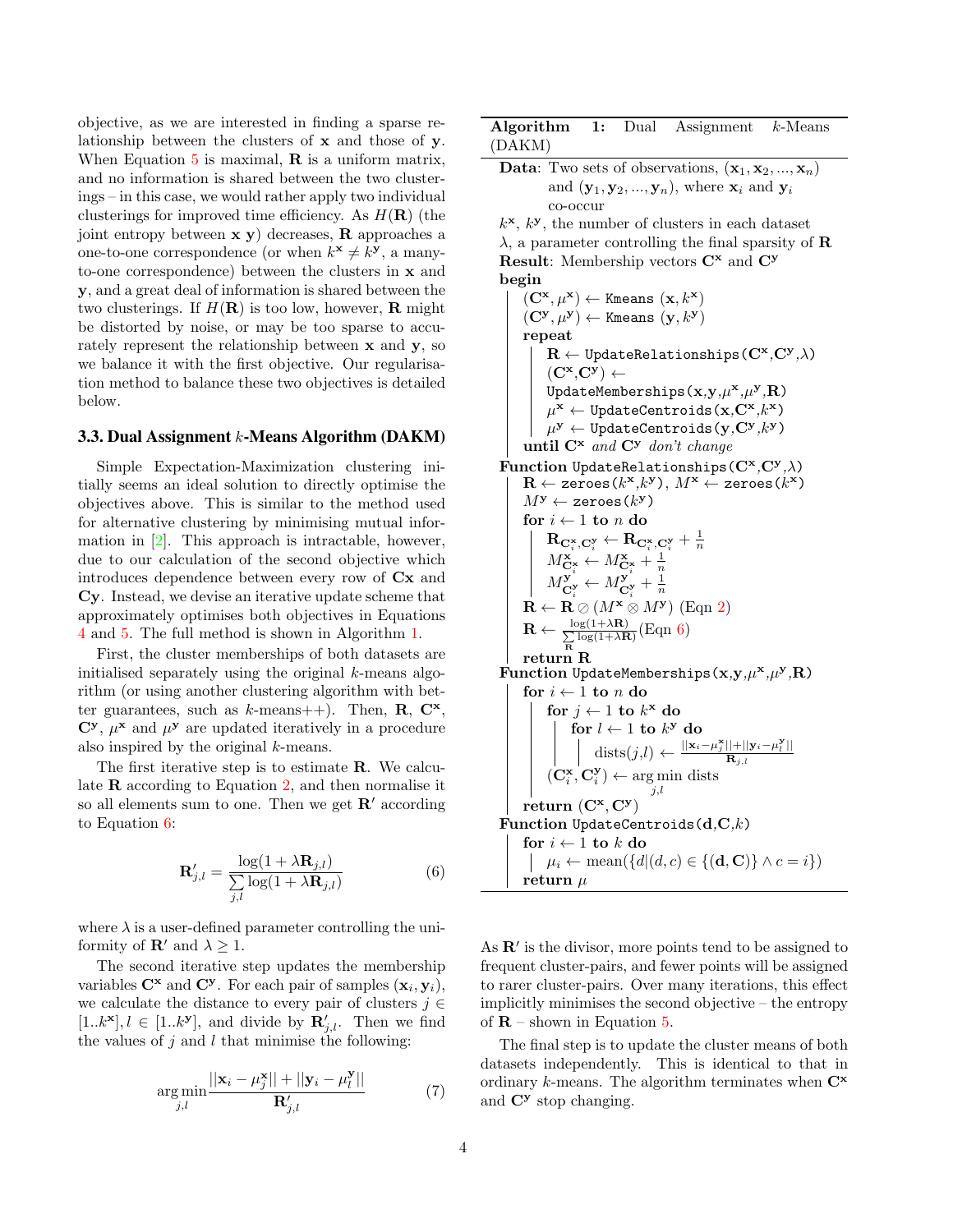<span id="page-4-1"></span>The parameter  $\lambda$  acts as a regularisation parameter – it serves to balance the two objectives of the optimisation problem. For higher values of  $\lambda$ , **R'** will tend to have a higher entropy, a more uniform distribution, and a higher weight is placed on minimising the total distance to cluster centroids; for lower values of  $\lambda$ ,  $\mathbb{R}^{\prime}$  tends to lower entropy, or high sparsity, and places more weight on utilising the mutual information between the datasets. In practical use, a lower  $\lambda$  results in better performance but less robustness to noise – therefore,  $\lambda$  should be high on noisy datasets or when there is a complex relationship between  $x$  and  $y - if$  $\lambda$  is too low, poor performance (below the initial baseline) will occur. However, lower values of  $\lambda$  result in a better clustering solution when the dataset is clean and  $\bf{R}$  is relatively sparse.

There are two drawbacks to DAKM that may be improved in future work. Firstly, the computational complexity of DAKM is  $O(k^{\mathbf{x}}k^{\mathbf{y}}n)$  for each iteration, where  $n$  is the number of items in the dataset. As such, DAKM is most practical for low values of  $k^{\mathbf{x}}$  and  $k^{\mathbf{y}}$ . A hierarchical extension of DAKM could be considered as a more suitable alternative for larger cluster numbers. Secondly, as DAKM only approximates the objective functions given above, it does not provably find a local optimum with respect to each of them. In an extended later work we expect to demonstrate the convergence of a modified DAKM to a single, regularised objective function. Despite this, in the experiments below DAKM reliably terminates with a good result in fewer than 100 iterations in all cases, and we show consistently superior accuracy in our comparisons.

## 3.4. Spectral Representation

The method presented above extends the original kmeans algorithm. However, k-means does not always result in the best clustering results on natural data – especially when pairs of clusters are not linearly separable. This is evident in human action clustering, where Yang et al. [\[14\]](#page-7-4) use spectral clustering and Niebles et al. [\[9\]](#page-7-5) use natural language techniques LDA and pLSA, rather than opting for  $k$ -means. To gain the advantages of spectral clustering for our own algorithm, we adapt DAKM to combine dual assignment clustering with a spectral representation. First, let us observe that step 5 of the spectral clustering algorithm in Ng et al. [\[8\]](#page-7-10) is ordinary k-means clustering. It is therefore straightforward to perform steps 1 through 4 of the algorithm in [\[8\]](#page-7-10) separately on two views of the dataset, and replace step 5 with DAKM to exploit the mutual information between the two spectral representations. We refer to this modified algorithm as Spectral DAKM (SDAKM), and we apply it to the human action clustering experiments in Section [4.2.](#page-5-0)

## <span id="page-4-0"></span>4. Experiments

In this section we detail several clustering experiments. To compare experimental results to the ground truth, we use the clustering accuracy metric provided in [\[14\]](#page-7-4). If each cluster c contains datapoints  $x_1, \ldots, x_n$ , and each datapoint is associated with a ground truth label  $l_1, \ldots, l_n$ , the label  $l_c$  of cluster c is:

$$
\arg\max_{l_c} \sum_{i=1}^{n} \begin{cases} 1 & \text{if } l_c = l_i \\ 0 & \text{otherwise} \end{cases}
$$
 (8)

We then calculate percentage of datapoints across the whole dataset that have the same label as their assigned cluster.

#### 4.1. Synthetic Data Clustering

We create several synthetic datasets to demonstrate the applicability of DAKM.

#### 4.1.1 Synthetic Data Generation

To generate the artificial dataset, we first set the total number of clusters for **x** and **y**  $(k^x = 12, k^y = 8)$ . For relationships between  $x$  and  $y$ , we randomly generate a ground truth relationship matrix  $\mathbf{R}_{ground}$ , where an entry of 1 indicates that two clusters can co-occur, whereas an entry of 0 indicates the opposite. We ensure there is at least one positive entry per row and column. Each cluster in x and y is represented by a 2-dimensional Gaussian distribution, where the mean is chosen randomly between a range of values, the covariance is a diagonal matrix, and the entries of the covariance vary between a range of values. Then, 10000 samples are generated – for each sample, two clusters from x and y are chosen simultaneously in accordance with  $\mathbf{R}_{ground}$ , then two vectors are generated from the clusters' Gaussian distributions.

These synthetic data allow us to test how various dataset properties affect the performance of DAKM – in particular, we focus on the effect of: 1) the number of relationships in  $\mathbf{R}_{\text{ground}}$ , and 2) how well the clusters are separated. We compare results with ordinary kmeans clustering. For all of the synthetic experiments we set  $\lambda = 1$ .

#### 4.1.2 Synthetic Results

We first look at the effects of varying the number of relationships between  $x$  and  $y$ , which we achieve by controlling the number of non-zero entries in  $\mathbf{R}_{ground}$ . We show the difference in clustering performance between ordinary k-means clustering and DAKM on a synthetic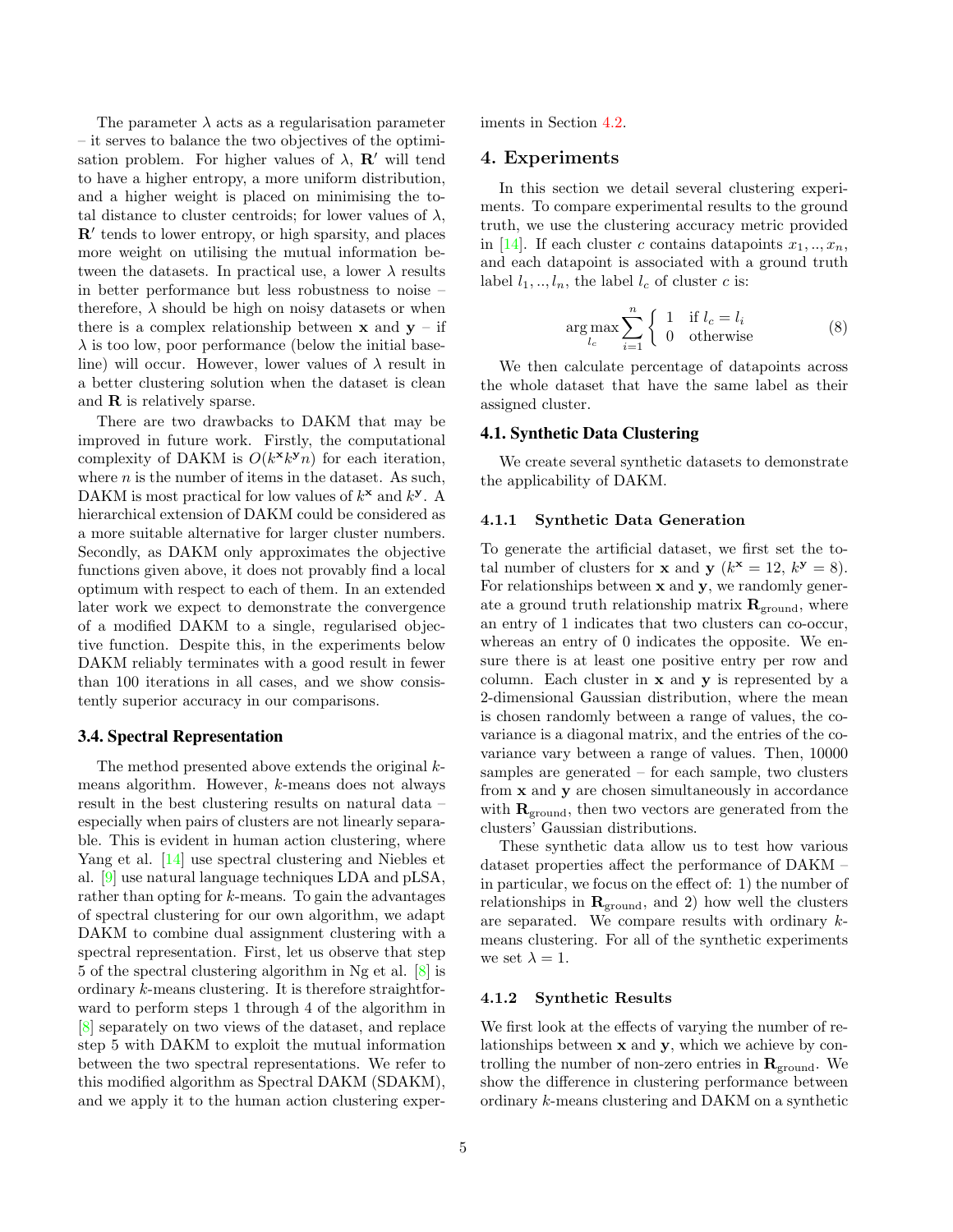<span id="page-5-4"></span><span id="page-5-1"></span>

Figure 3: How improvement in DAKM accuracy (averaged over  $x$  and  $y$ ) changes with the number of relationships between x and y.

<span id="page-5-2"></span>Table 1: Performance of DAKM when view difficulty is varied.

| Task Diff.                   | $k$ -means                                                                                           |  | l DAKM       |  |  |  |
|------------------------------|------------------------------------------------------------------------------------------------------|--|--------------|--|--|--|
|                              |                                                                                                      |  | $\mathbf{x}$ |  |  |  |
| $H \times H V$               | $\begin{array}{ c c c c c c c c c } \hline 56.7 & 60.0 & 59.3 & 62.4 & 2.7 & 2.4 \hline \end{array}$ |  |              |  |  |  |
| $H \times E$                 | 56.5 92.8   63.3 95.9   6.7 3.2                                                                      |  |              |  |  |  |
| $E \mathbf{x}, E \mathbf{y}$ | 83.0 92.8   90.9 97.5   7.9 4.7                                                                      |  |              |  |  |  |

dataset over a range of values for  $|\mathbf{R}_{\text{ground}}|$  in Figure [3.](#page-5-1) As expected, as  $|\mathbf{R}_{\text{ground}}|$  increases, the performance improvement decreases, as there is less mutual information to exploit between x and y.

We next consider how DAKM is affected by the difficulty of the individual clustering tasks. We generate 4 views, based on how difficult they are to cluster accurately: a hard  $(H)$  x and hard y, an easy  $(E)$  x and easy y. The hard clustering tasks are generated in such a way that there is greater overlap between the clusters than in the easy tasks. We show the results of clustering various combinations of these views in Table [1.](#page-5-2) The accuracies displayed are for k-means and DAKM, and we additionally show the difference between the two. As can be seen, DAKM results in significant improvements over ordinary k-means in all cases. This shows the robustness of DAKM: one might expect, for instance, that the noise from a more difficult task would degrade the performance of an easier task, but this is demonstrably not the case.

#### <span id="page-5-0"></span>4.2. Human Action Clustering

#### 4.2.1 Datasets

We use three real-world datasets for experimentation: UCF YouTube [\[5\]](#page-7-11), UCF Sports [\[11\]](#page-7-12), and Hollywood-2 [\[7\]](#page-7-0). We report only on the accuracy for action clustering, as the scene ground truths are not provided. The UCF YouTube dataset consists of 1168 videos of various physical human activities. The UCF Sports dataset consists of 150 videos of various sports videos,

taken from various broadcast sources. The Hollywood-2 dataset consists of 1707 action videos collected from Hollywood films.

### 4.2.2 Setup

To extract a motion representation of the actions, we use the publicly available code for dense trajectory feature extraction as presented in Wang et al. [\[12\]](#page-7-13), with the default settings of the software. We then process the features for a bag-of-words type representation. We perform PCA and then k-means clustering on each of the descriptors separately (HOG, HOF, MBH, Tr), where we capture 95% of the variance from PCA and  $k = 2000$  for the clustering. This results in a 8000dimensional  $(4 \times 2000)$  frequency histogram of motion features. For scene representations, we use SIFT features [\[6\]](#page-7-14), extracted from each video at intervals of 10 frames. Once again, PCA and k-means are performed, with  $k = 2000$ , resulting in a 2000-dimensional frequency histogram of static features. We normalise the histograms of both the motion and static features.

To get a spectral representation, we first find the pairwise distance between all histograms in a set using the histogram intersection:

<span id="page-5-3"></span>
$$
S(a, b) = \sum_{i=1}^{n} \min(a_i, b_i)
$$
 (9)

We apply Equation [9](#page-5-3) to get a similarity graph for both actions and scenes. We then perform steps 2-4 of Ng et al. [\[8\]](#page-7-10) on the actions and scenes separately to get two independent spectral representations. We then perform DAKM on the resulting vectors. We set  $k_a$  (the number of action clusters) to the number of action categories in the dataset. As the ground truths are not provided for scenes of the datasets, we have no prior knowledge of  $k_s$ , but preliminary experiments shows that a relatively high number of scenes works best – we set  $k_s = 40$  for all datasets. As all algorithms are stochastic, all experiments are run 10 times and the results averaged.

#### 4.2.3 Human Action Clustering Results

The results for motion clustering over all three datasets are summarised in Table [2.](#page-6-0) We compare the following clustering methods: Spectral Single-View (SSV), applying Ng et al. [\[8\]](#page-7-10) to motion features only; Spectral Concatenated Views (SCV), applying Ng et al. [\[8\]](#page-7-10) to a concatenated motion and static histogram; Co-Trained Spectral Multi-View (CMV), a recent multi-view clustering method presented in Kumar and Daume III [\[4\]](#page-7-8), treating motion and static features as two views of the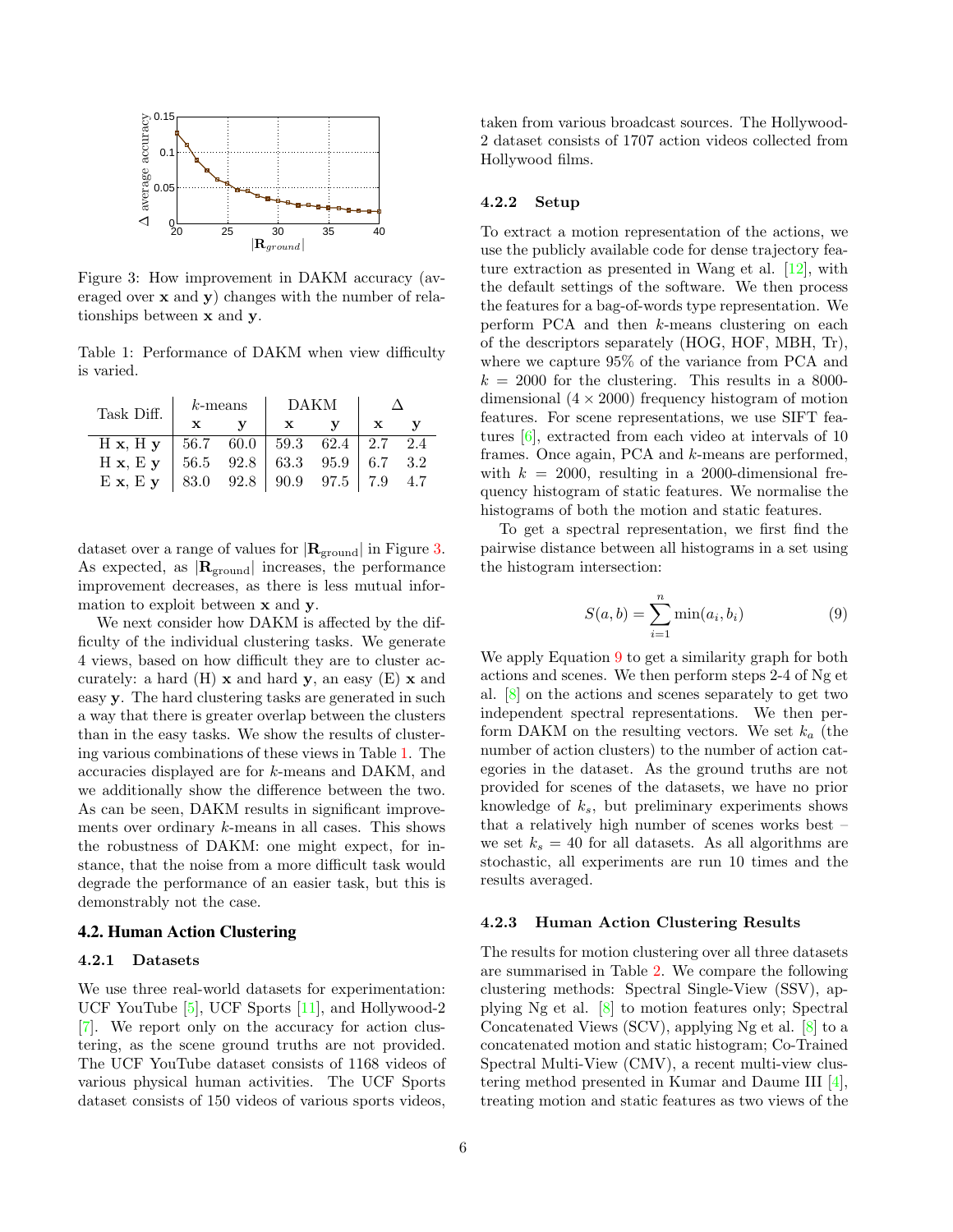<span id="page-6-3"></span><span id="page-6-0"></span>

| Dataset                           | Clustering Accuracy $(\%)$ |  |                                                                |      |      |  |  |
|-----------------------------------|----------------------------|--|----------------------------------------------------------------|------|------|--|--|
|                                   |                            |  | SSV SCV CMV SD1k SDO                                           |      |      |  |  |
| YouTube                           |                            |  | $\begin{array}{cccc} \n39.2 & 40.7 & 38.1 & 41.8\n\end{array}$ |      | 43.9 |  |  |
| UCF Sports   $68.0$ $67.2$ $64.2$ |                            |  |                                                                | 72.9 | 76.0 |  |  |
| Hollywood-2   $35.6$ 32.4 31.5    |                            |  |                                                                | 36.5 | 36.5 |  |  |

Table 2: Clustering performance of various methods on realistic datasets.

action; SDAKM with  $\lambda = 1000$  (SD1k); SDAKM with  $\lambda$  set to the optimal value for each dataset individually (SDO). For SDO, we consider the following values for  $\lambda$ : 1, 5, 10, 50, 100, 500, 1000, 5000, 10000 and 50000.

<span id="page-6-1"></span>

Figure 4: Performance of SDAKM with various  $\lambda$ .

As can be seen from the table, SDAKM with optimal  $\lambda$  (SDO) gives the highest accuracy on all three datasets – we propose this is because it most effectively utilises the complex relationship between actions and scenes. CMV performs far worse than the baseline clustering method (SSV) on all datasets, demonstrating that the multi-view assumption is not applicable to the relationship between motion and static features. Concatenating motion and static vectors (SCV) also negatively impacts accuracy for two of the three dataset.

SDAKM gives the greatest performance increase over the baseline on the UCF Sports dataset, which we attribute to two properties of the dataset: a highly sparse relationship  $\mathbf{R}_{ground}$ , and easy-to-cluster scenes. Alternatively, the weakest performance is seen on the Hollywood-2 dataset, observing only a 0.9% increase in accuracy, even with the optimal  $\lambda$ . This is unsurprising: Marszalek et al. [\[7\]](#page-7-0) used context to enhance recognition accuracy on the Hollywood-2 dataset, using training data to directly infer the relationship between actions and scenes, but only observed a 1.1% improvement over baseline performance.

<span id="page-6-2"></span>

Figure 5: SDAKM on the YouTube dataset with  $\lambda = 1$ – a high peak performance after few iterations, but eventually the algorithm terminates with poor performance.

We show the effect of varying parameter  $\lambda$  on the performance of SDAKM on the different datasets in Figure [4.](#page-6-1) Peak performance is observed at a different  $\lambda$  for each dataset – this is expected, as the sparsity of the unknown  $R_{\text{ground}}$  is likely to differ between datasets. In future work it would therefore be beneficial to estimate the optimal value of  $\lambda$  automatically using the mutual information between the two views of the dataset. However, there is still a significant improvement over SSV for all datasets when  $\lambda \geq 1000$ .

To understand the effect of  $\lambda$  further, we consider clustering on the YouTube dataset when  $\lambda = 1$ . We propose that under this condition,  $\mathbb{R}'$  tends to become more sparse than the true relationship between actions and scenes, which will distort the clustering results. Figure [5](#page-6-2) illustrates this situation, showing the iteration-by-iteration performance of clustering the YouTube dataset with  $\lambda = 1$ . Iteration by iteration,  $\mathbb{R}^{\prime}$  grows more sparse. Initially, this results in more accurate clustering  $-3.6\%$  better than the initial solution after the third iteration – but when the algorithm terminates, it has fallen to 1.7% below the initial accuracy, suggesting that  $\mathbb{R}^{\prime}$  no longer reflects the true relationship between scenes and actions.

Although none of the datasets have ground truths for the scenes, in Figure  $6$  we provide a few examples of discovered scene categories on the UCF YouTube dataset. Several key scene categories clearly arise: shots including the sky; playing courts; fields; swimming pools; trampolines. These are each more or less commonly associated with certain actions in the dataset, as one might expect. For instance, the sky scenes typically show golf, tennis or soccer juggling, but the playing court scenes more usually show volleyball, tennis, or basketball. Furthermore, the swimming pool and trampoline scenes have a nearly one-to-one